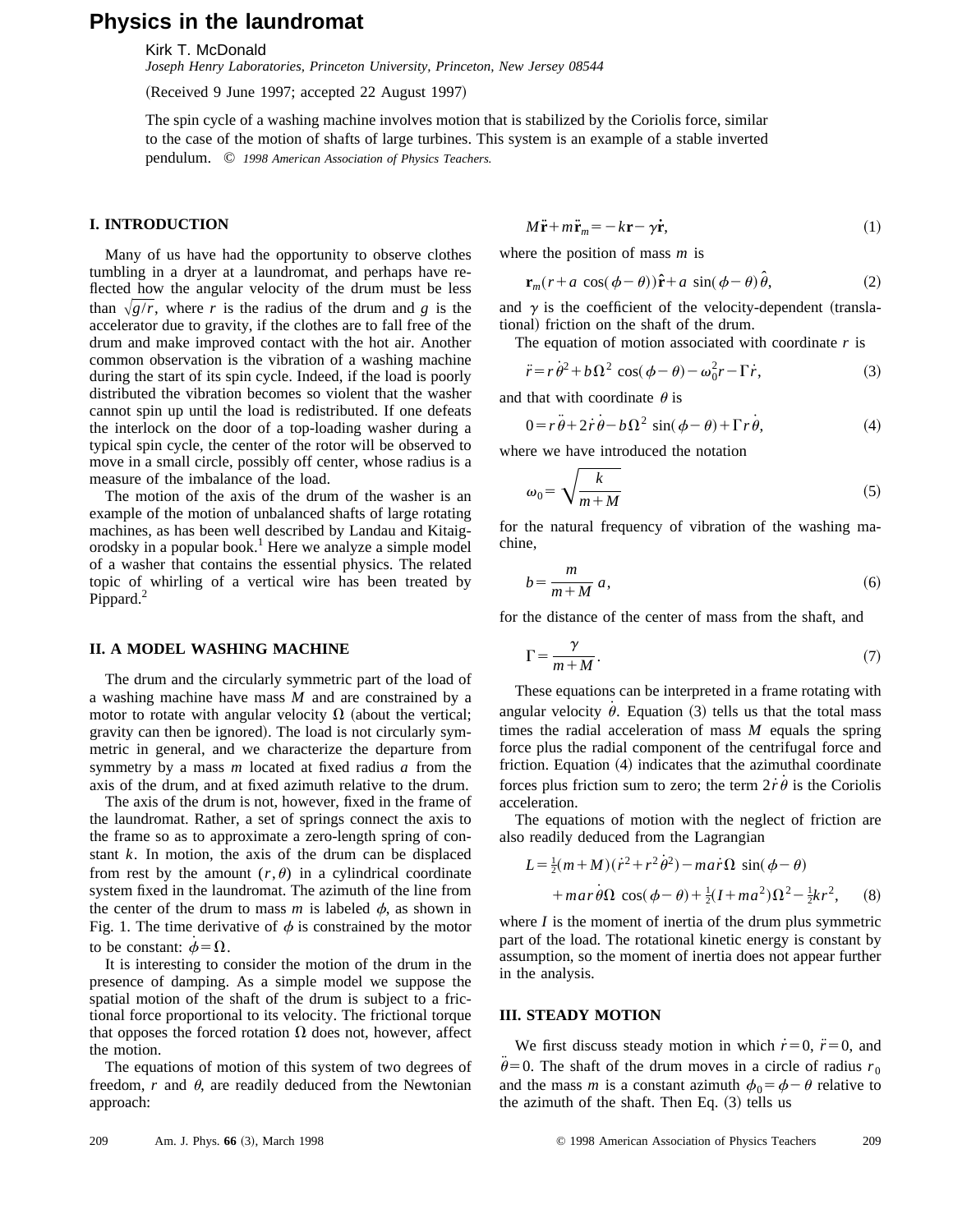

Fig. 1. Model of the spin cycle of a washing machine. The drum and symmetrical part of the load have mass  $M$ . The center of the drum is at  $(r, \theta)$ and is connected to the origin by a zero-length spring of constant *k*. An unbalanced load of mass *m* lies at distance *a* from the center of the drum and at angle  $\phi$  with respect to a fixed direction in the laundromat. The washer motor turns the drum with angular velocity  $\phi = \Omega$ .

$$
r_0 = \frac{b\,\Omega^2\,\cos\,\phi_0}{\omega_0^2 - \Omega^2},\tag{9}
$$

while Eq.  $(4)$  indicates that

$$
r_0 = \frac{b\,\Omega\,\sin\,\phi_0}{\Gamma}.\tag{10}
$$

Together,

$$
\cos \phi_0 = \frac{\omega_0^2 - \Omega^2}{\sqrt{(\omega_0^2 - \Omega^2)^2 + \Gamma^2 \Omega^2}},
$$
\n(11)

$$
\sin \phi_0 = \frac{\Gamma \Omega}{\sqrt{(\omega_0^2 - \Omega^2)^2 + \Gamma^2 \Omega^2}},
$$

and

$$
r_0 = \frac{b\,\Omega^2}{\sqrt{(\omega_0^2 - \Omega^2)^2 + \Gamma^2 \Omega^2}}.\tag{12}
$$

For a balanced load  $(m=0)$ , the distance *b* is zero, so the equilibrium displacement is zero also.

For low spin ( $\Omega \ll \omega_0$ ) an unbalanced load finds itself at relative azimuth  $\phi_0 \approx 0$ , while near resonance  $(\Omega \approx \omega_0)$  the azimuth is  $\approx \pi/2$ , and for high spin ( $\Omega \gg \omega$ ) the azimuth approaches  $\pi$ . In the latter case the system is a kind of inverted pendulum.

The center of mass of the system is at distance

$$
r_{\rm cm} = \frac{b\,\omega_0^2}{\sqrt{(\omega_0^2 - \Omega^2)^2 + \Gamma^2 \Omega^2}}.\tag{13}
$$

Thus the center of mass approaches the origin as the spin  $\Omega$ becomes large, even though the shaft is at radius  $r_0 \approx b$ . The system can be called self-centering as the spin  $\Omega$  increases, once it successfully passes through the resonance region.

#### 210 Am. J. Phys., Vol. 66, No. 3, March 1998 K. T. McDonald 210

# **IV. STABILITY**

Is the desirable self-centering motion found above stable against small perturbations? If the angle  $\theta$  were locked at  $\phi - \phi_0$ , i.e., if only radial oscillations were permitted, and  $\Omega > \omega_0$ , the answer would be no!

To see this we, refer to Eq.  $(3)$ , which for the locked hypothesis reads

$$
\ddot{r} = (\Omega^2 - \omega_0^2)r + b\Omega^2 \cos \phi_0 - \Gamma \dot{r}.
$$
 (14)

For oscillatory radial motion the coefficient of the term in *r* must be negative. Hence, the locked motion would be stable only for low spin,  $\Omega \leq \omega_0$ .

However, we will find that the motion is stable when both radial and azimuthal oscillations are considered. The linked system of masses *m* and *M* forms a kind of double pendulum. The motion in which  $\phi \approx \theta + \pi$  that arises when the drive frequency  $\Omega$  exceeds the resonant frequency  $\omega_0$  is an example of a stable inverted pendulum.

To demonstrate this we perform a perturbation analysis, seeking solutions of the form

$$
r = r_0(1 + \epsilon), \quad \theta = \phi - \phi_0 + \delta,
$$
 (15)

where the perturbations are desired to be small and oscillatory with frequency  $\omega$ :

$$
\epsilon = \epsilon_0 e^{i\omega t}, \quad \delta = \delta_0 e^{i\omega t} \quad \text{with} \quad |\epsilon_0|, |\delta_0| \le 1. \tag{16}
$$

The constants  $\epsilon_0$ ,  $\delta_0$ , and  $\omega$  are complex, in general, and, of course, the physical motion is described by the real parts of (15). Both the real and imaginary parts of  $\omega$  should be positive; the real part is the frequency of oscillation and the imaginary part is the damping decay constant.

In the first approximation we now have

$$
\cos(\phi - \theta) = \cos \phi_0 + \delta \sin \phi_0, \n\sin(\phi - \theta) = \sin \phi_0 - \delta \cos \phi_0.
$$
\n(17)

Then, using  $(15)$ – $(17)$  in  $(3)$  and keeping terms only of first order of smallness, we find

$$
-\omega^2 \epsilon_0 = \Omega^2 + 2i\Omega \delta_0 + \frac{b\Omega^2 \sin \phi_0}{r_0} \delta_0 - \omega_0^2 \epsilon_0 - i\omega \Gamma \epsilon_0.
$$
\n(18)

With Eq.  $(10)$  this tells us

$$
\epsilon_0 = -\frac{\Gamma \Omega + 2i\omega \Omega}{\omega^2 - \omega_0^2 + \Omega^2 - i\omega \Gamma} \delta_0.
$$
 (19)

Similarly, Eq.  $(4)$  leads to

$$
0 = -\omega^2 \delta_0 + 2i\Omega \omega \epsilon_0 + \frac{b\Omega^2 \cos \phi_0}{r_0} \delta_0 + \Gamma \Omega_0 \epsilon_0 + i\omega \Gamma \delta_0,
$$
\n(20)

which together with Eq.  $(9)$  tells us

$$
\delta_0 = \frac{\Gamma \Omega + 2i\Omega \omega}{\omega^2 - \omega_0^2 + \Omega^2 - i\omega \Gamma} \epsilon_0.
$$
 (21)

Equations  $(19)$  and  $(21)$  are consistent only if

$$
\frac{\Gamma \Omega + 2i\Omega \omega}{\omega^2 - \omega_0^2 + \Omega^2 - i\omega \Gamma} = \pm i,
$$
\n(22)

which leads to the quadratic equation

$$
\omega^2 - 2\omega(\pm\Omega - i\Gamma/2) - \omega_0^2 + \Omega^2 \pm i\Gamma\Omega = 0.
$$
 (23)